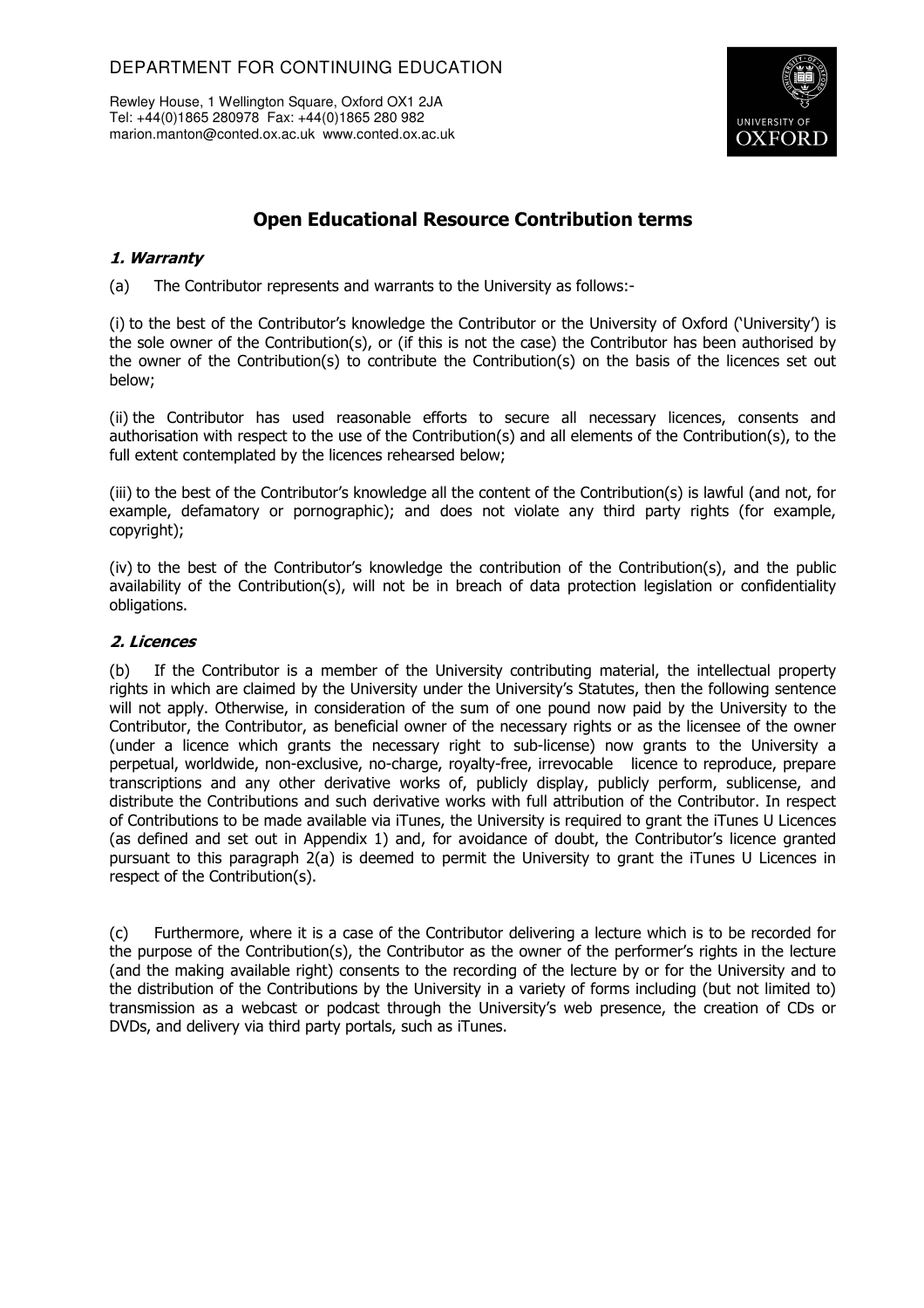# iTunes U

The University has been required to grant iTunes S.a.r.l. (and members of the group of companies of which iTunes S.a.r.l. forms part) licences in the following terms ("the iTunes U Licences"):

(i) a nonexclusive, royalty-free right and license to use, reproduce, modify the format and display of content (not the substance of any content), distribute, transmit, perform and display content on the iTunes U Site and the iTunes Store throughout the world, in whole or in part, by any means now known or hereafter developed (such as, but not limited to, websites and electronic downloads);

(ii) a nonexclusive, royalty-free right and license to store or cache content on iTunes S.a.r.l.'s servers;

(iii) the royalty-free right to use, reproduce, distribute and display content throughout the world, by any means now known or hereafter developed, for promotional and marketing purposes to demonstrate the iTunes U Site and iTunes technology (I) on the iTunes U section of the iTunes Store and (II) on other areas of the iTunes Store or iTunes websites, including, but not limited to, creating reformatted graphical banners that link to the content;

(iv) the royalty-free right to use, reproduce, distribute and display the content throughout the world, by any means now known or hereafter developed, for promotional and marketing purposes, in order to demonstrate the iTunes U Site and iTunes technology in iTunes marketing collateral, at iTunes sponsored venues and events and for any other similar lawful purpose.

## CREATIVE COMMONS

## **Attribution - Non-Commercial - Share-Alike 2.0 England and Wales**

CREATIVE COMMONS CORPORATION IS NOT A LAW FIRM AND DOES NOT PROVIDE LEGAL SERVICES. DISTRIBUTION OF THIS LICENCE DOES NOT CREATE AN ATTORNEY-CLIENT RELATIONSHIP. CREATIVE COMMONS PROVIDES THIS INFORMATION ON AN "AS-IS" BASIS. CREATIVE COMMONS MAKES NO WARRANTIES REGARDING THE INFORMATION PROVIDED, AND DISCLAIMS LIABILITY FOR DAMAGES RESULTING FROM ITS USE.

## Licence

THE WORK (AS DEFINED BELOW) IS PROVIDED UNDER THE TERMS OF THIS CREATIVE COMMONS PUBLIC LICENCE ("CCPL" OR "LICENCE"). THE WORK IS PROTECTED BY COPYRIGHT AND/OR OTHER APPLICABLE LAW. ANY USE OF THE WORK OTHER THAN AS AUTHORIZED UNDER THIS LICENCE OR COPYRIGHT LAW IS PROHIBITED. BY EXERCISING ANY RIGHTS TO THE WORK PROVIDED HERE, YOU ACCEPT AND AGREE TO BE BOUND BY THE TERMS OF THIS LICENCE. THE LICENSOR GRANTS YOU THE RIGHTS CONTAINED HERE IN CONSIDERATION OF YOUR ACCEPTANCE OF SUCH TERMS AND CONDITIONS.

This Creative Commons England and Wales Public Licence enables You (all capitalised terms defined below) to view, edit, modify, translate and distribute Works worldwide, under the terms of this licence, provided that You credit the Original Author.

**'The Licensor'** [one or more legally recognised persons or entities offering the Work under the terms and conditions of this Licence]

and **'You'** agree as follows:

## **1. Definitions**

- a. **"Attribution"** means acknowledging all the parties who have contributed to and have rights in the Work or Collective Work under this Licence.
- b. **"Collective Work"** means the Work in its entirety in unmodified form along with a number of other separate and independent works, assembled into a collective whole.
- c. **"Derivative Work"** means any work created by the editing, modification, adaptation or translation of the Work in any media (however a work that constitutes a Collective Work will not be considered a Derivative Work for the purpose of this Licence). For the avoidance of doubt, where the Work is a musical composition or sound recording, the synchronization of the Work in timed-relation with a moving image ("synching") will be considered a Derivative Work for the purpose of this Licence.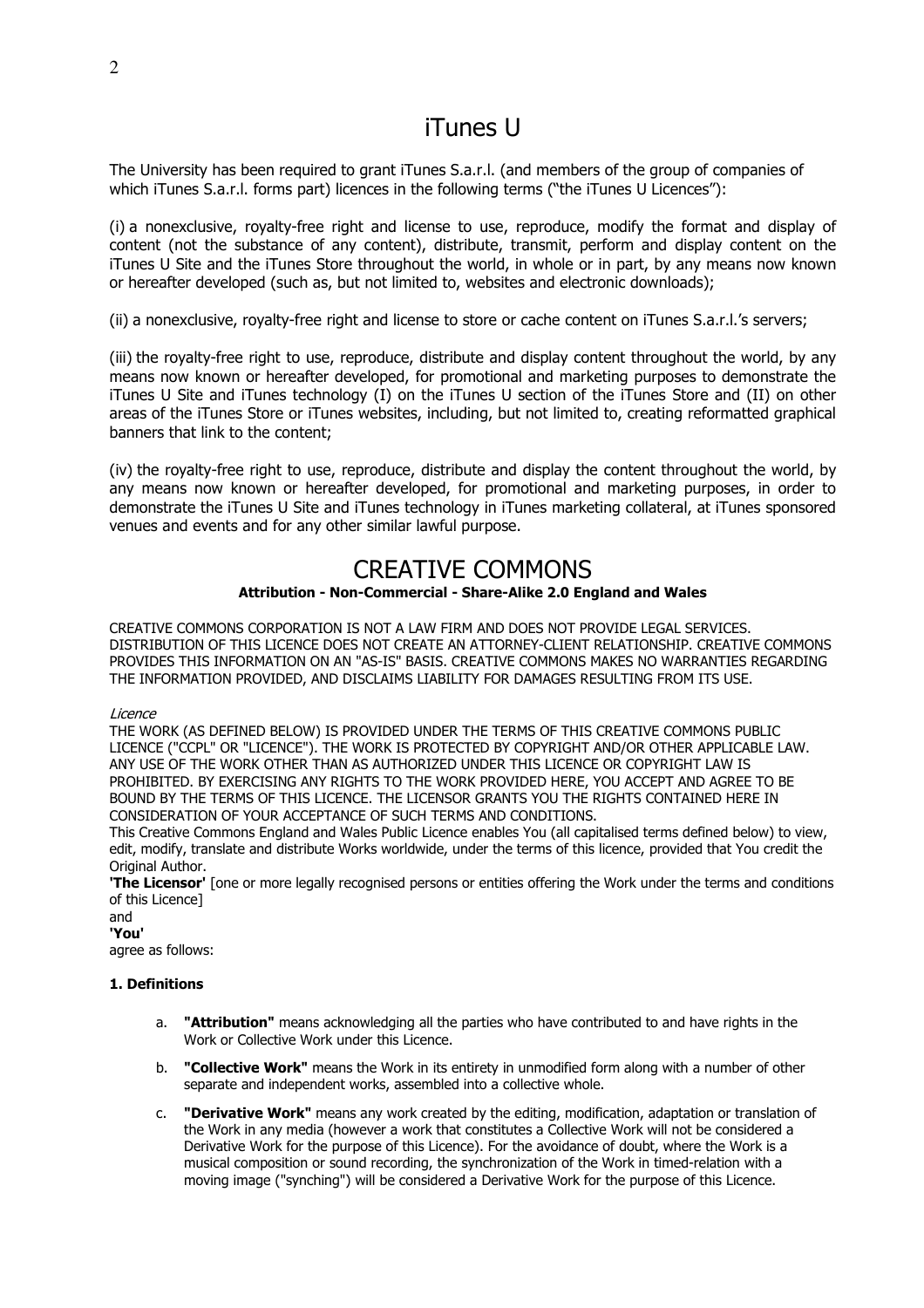- d. **"Licence"** means this Creative Commons England and Wales Public Licence agreement.
- e. **"Licence Elements"** means the following high-level licence attributes indicated in the title of this Licence: Attribution, Non-Commercial, Share-Alike.
- f. **"Non-Commercial"** means "not primarily intended for or directed towards commercial advantage or private monetary compensation". The exchange of the Work for other copyrighted works by means of digital file-sharing or otherwise shall not be considered to be intended for or directed towards commercial advantage or private monetary compensation, provided there is no payment of any monetary compensation in connection with the exchange of copyrighted works.
- g. **"Original Author"** means the individual (or entity) who created the Work.
- h. **"Work"** means the work protected by copyright which is offered under the terms of this Licence.
- i. For the purpose of this Licence, when not inconsistent with the context, words in the singular number include the plural number.

#### **2. Licence Terms**

2.1 The Licensor hereby grants to You a worldwide, royalty-free, non-exclusive, Licence for Non-Commercial use and for the duration of copyright in the Work.

## **You may:**

- copy the Work;
- create one or more Derivative Works;
- incorporate the Work into one or more Collective Works;
- copy Derivative Works or the Work as incorporated in any Collective Work; and
- publish, distribute, archive, perform or otherwise disseminate the Work or the Work as incorporated in any Collective Work, to the public in any material form in any media whether now known or hereafter created.

#### **HOWEVER, You must not:**

- impose any terms on the use to be made of the Work, the Derivative Work or the Work as incorporated in a Collective Work that alter or restrict the terms of this Licence or any rights granted under it or has the effect or intent of restricting the ability to exercise those rights;
- impose any digital rights management technology on the Work or the Work as incorporated in a Collective Work that alters or restricts the terms of this Licence or any rights granted under it or has the effect or intent of restricting the ability to exercise those rights;
- sublicense the Work;
- subject the Work to any derogatory treatment as defined in the Copyright, Designs and Patents Act 1988.

#### **FINALLY, You must:**

- make reference to this Licence (by Uniform Resource Identifier (URI), spoken word or as appropriate to the media used) on all copies of the Work and Collective Works published, distributed, performed or otherwise disseminated or made available to the public by You;
- recognise the Licensor's / Original Author's right of attribution in any Work and Collective Work that You publish, distribute, perform or otherwise disseminate to the public and ensure that You credit the Licensor / Original Author as appropriate to the media used; and
- to the extent reasonably practicable, keep intact all notices that refer to this Licence, in particular the URI, if any, that the Licensor specifies to be associated with the Work, unless such URI does not refer to the copyright notice or licensing information for the Work.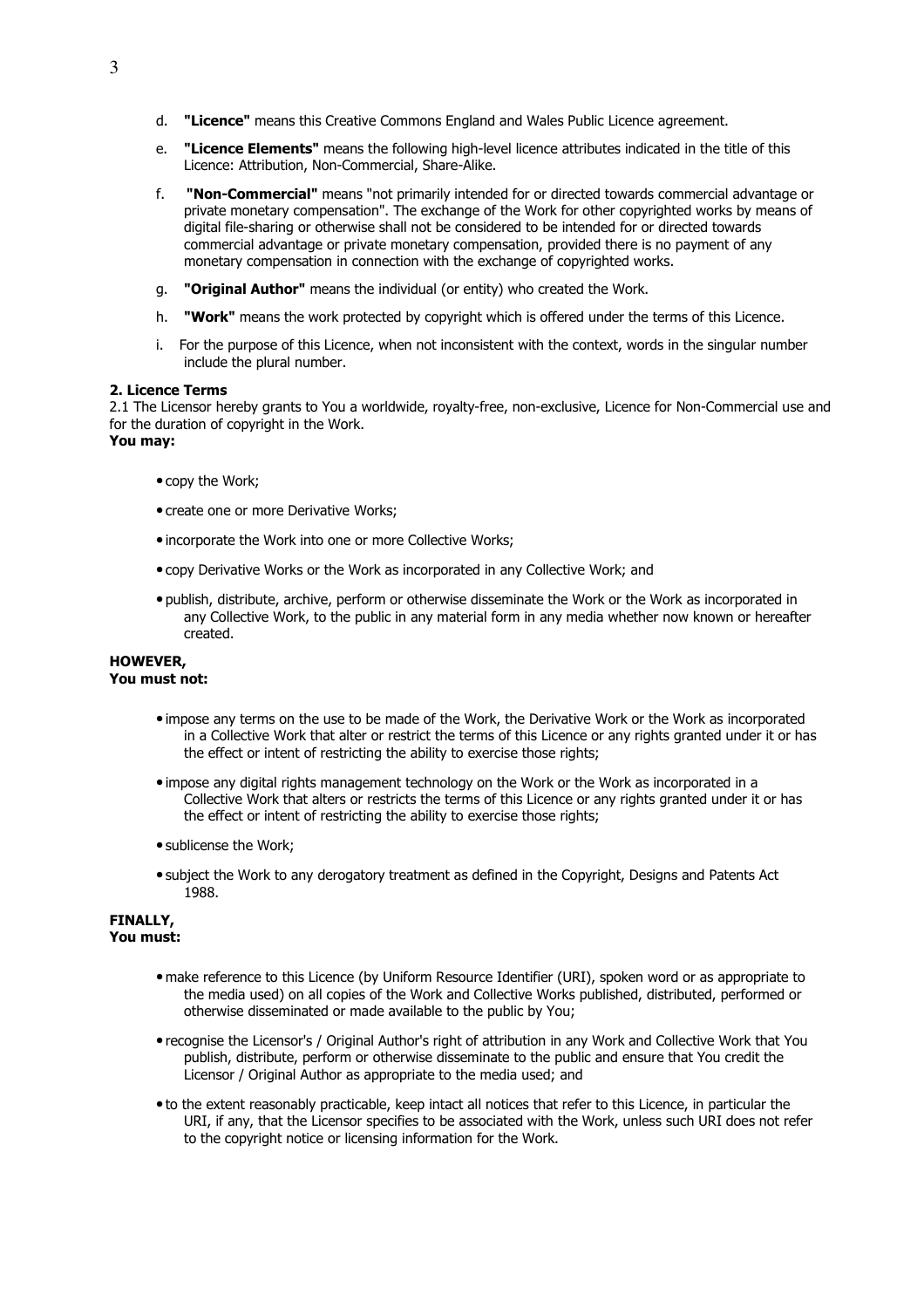## **Additional Provisions for third parties making use of the Work**

2.2. Further licence from the Licensor Each time You publish, distribute, perform or otherwise disseminate

- the Work; or
- any Derivative Work; or
- the Work as incorporated in a Collective Work

the Licensor agrees to offer to the relevant third party making use of the Work (in any of the alternatives set out above) a licence to use the Work on the same terms and conditions as granted to You hereunder. 2.3. Further licence from You Each time You publish, distribute, perform or otherwise disseminate

- a Derivative Work; or
- a Derivative Work as incorporated in a Collective Work

You agree to offer to the relevant third party making use of the Work (in either of the alternatives set out above) a licence to use the Derivative Work on any of the following premises:

- a licence on the same terms and conditions as the licence granted to You hereunder; or
- a later version of the licence granted to You hereunder; or
- any other Creative Commons licence with the same Licence Elements.

2.4. This Licence does not affect any rights that the User may have under any applicable law, including fair use, fair dealing or any other legally recognised limitation or exception to copyright infringement.

2.5. All rights not expressly granted by the Licensor are hereby reserved, including but not limited to, the exclusive right to collect, whether individually or via a licensing body, such as a collecting society, royalties for any use of the Work which results in commercial advantage or private monetary compensation.

## **3. Warranties and Disclaimer**

Except as required by law, the Work is licensed by the Licensor on an "as is" and "as available" basis and without any warranty of any kind, either express or implied.

#### **4. Limit of Liability**

Subject to any liability which may not be excluded or limited by law the Licensor shall not be liable and hereby expressly excludes all liability for loss or damage howsoever and whenever caused to You.

## **5. Termination**

The rights granted to You under this Licence shall terminate automatically upon any breach by You of the terms of this Licence. Individuals or entities who have received Collective Works from You under this Licence, however, will not have their Licences terminated provided such individuals or entities remain in full compliance with those Licences.

#### **6. General**

6.1. The validity or enforceability of the remaining terms of this agreement is not affected by the holding of any provision of it to be invalid or unenforceable.

6.2. This Licence constitutes the entire Licence Agreement between the parties with respect to the Work licensed here. There are no understandings, agreements or representations with respect to the Work not specified here. The Licensor shall not be bound by any additional provisions that may appear in any communication in any form. 6.3. A person who is not a party to this Licence shall have no rights under the Contracts (Rights of Third Parties) Act 1999 to enforce any of its terms.

6.4. This Licence shall be governed by the law of England and Wales and the parties irrevocably submit to the exclusive jurisdiction of the Courts of England and Wales.

#### **7. On the role of Creative Commons**

7.1. Neither the Licensor nor the User may use the Creative Commons logo except to indicate that the Work is licensed under a Creative Commons Licence. Any permitted use has to be in compliance with the Creative Commons trade mark usage guidelines at the time of use of the Creative Commons trade mark. These guidelines may be found on the Creative Commons website or be otherwise available upon request from time to time.

7.2. Creative Commons Corporation does not profit financially from its role in providing this Licence and will not investigate the claims of any Licensor or user of the Licence.

7.3. One of the conditions that Creative Commons Corporation requires of the Licensor and You is an acknowledgement of its limited role and agreement by all who use the Licence that the Corporation is not responsible to anyone for the statements and actions of You or the Licensor or anyone else attempting to use or using this Licence.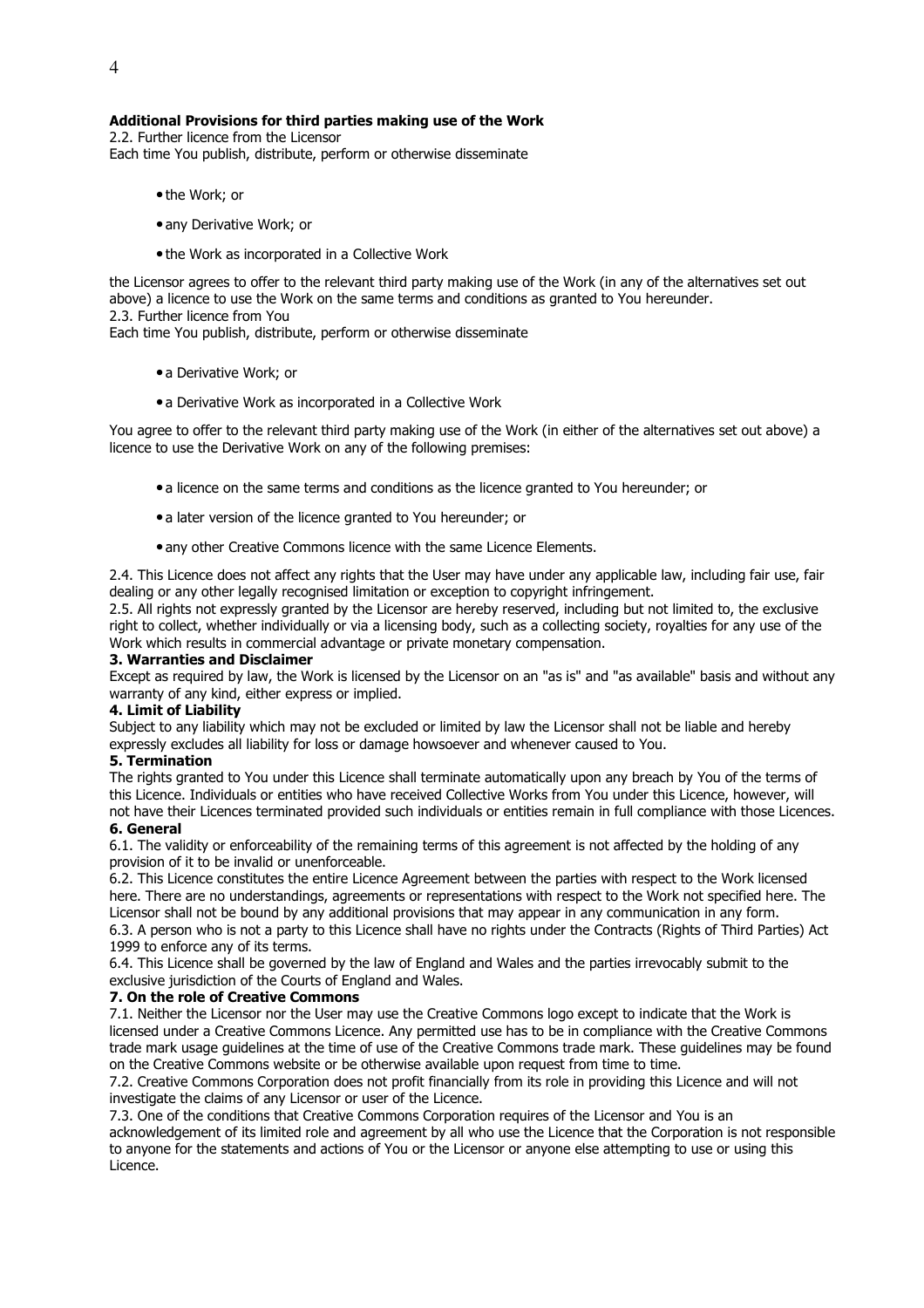7.4. Creative Commons Corporation is not a party to this Licence, and makes no warranty whatsoever in connection to the Work or in connection to the Licence, and in all events is not liable for any loss or damage resulting from the Licensor's or Your reliance on this Licence or on its enforceability.

7.5. USE OF THIS LICENCE MEANS THAT YOU AND THE LICENSOR EACH ACCEPTS THESE CONDITIONS IN SECTION 7.1, 7.2, 7.3, 7.4 AND EACH ACKNOWLEDGES CREATIVE COMMONS CORPORATION'S VERY LIMITED ROLE AS A FACILITATOR OF THE LICENCE FROM THE LICENSOR TO YOU.

Creative Commons is not a party to this Licence, and makes no warranty whatsoever in connection with the Work. Creative Commons will not be liable to You or any party on any legal theory for any damages whatsoever, including without limitation any general, special, incidental or consequential damages arising in connection to this licence. Notwithstanding the foregoing two (2) sentences, if Creative Commons has expressly identified itself as the Licensor hereunder, it shall have all rights and obligations of Licensor.

Except for the limited purpose of indicating to the public that the Work is licensed under the CCPL, neither party will use the trademark "Creative Commons" or any related trademark or logo of Creative Commons without the prior written consent of Creative Commons. Any permitted use will be in compliance with Creative Commons' then-current trademark usage guidelines, as may be published on its website or otherwise made available upon request from time to time.

Creative Commons may be contacted at http://creativecommons.org/.

## **University of Oxford website – Ownership, Liability and Use**

## **Available at http://www.ox.ac.uk/copyright.html**

Unless otherwise indicated, this Website and its contents are the property of The University of Oxford, whose administrative offices are at Wellington Square, Oxford OX1 2JD ("the University"). The copyright in the material contained on this Website belongs to the University or its licensors. The trademarks appearing on this Website are protected by the laws of England and by international trademark laws.

The information placed on this Website by the University ("University Information") has been prepared solely for the purpose of providing selected information about the University, its subsidiary companies and organisations with which it is associated; and about the respective services which they offer.

The University does not make any warranty that information contained on this Website, or on any site linked to this Website, is complete, accurate or up-to-date; and the University is not responsible for the results of reliance on any such information.

The University does not make any warranty that use of the Website will be uninterrupted, virus-free or error-free; or that use of the Website will not affect other software or operating systems used to access the Website. Any warranties provided under the general law are expressly excluded to the fullest extent possible. In particular, the University does not warrant that use of the Website will not infringe the rights of any other person or organisation; nor that the Website is of reasonable quality or fit for any particular purpose, even if the University has received notice of an intention to use the Website for that purpose.

Unless they are contained in University Information, or unless expressly stated otherwise, opinions given on this Website are those of the individuals making them, and not those of the University: the University is not responsible for such opinions or any claims resulting from them.

To the extent permitted in law, the University accepts no liability for any loss or damage which may be suffered by other parties as a direct or indirect result of using this Website (including loss of profit, loss of opportunity, loss of business, and consequential loss).

Persons submitting material other than University Information to this Website are solely responsible for the material and for any claims relating to its content, whether made against the University or otherwise. Whilst the University does not exercise editorial control over any content posted to the Website by users, the University reserves the right at its sole discretion to remove any content which it has been notified is objectionable, whether or not the objection is substantiated, and otherwise to review, edit or delete any comments posted by users which it deems defamatory, unlawful, threatening or otherwise objectionable. Notwithstanding the foregoing, and to the extent permitted in law, the University accepts no responsibility or liability for any material communicated by third parties via the Website.